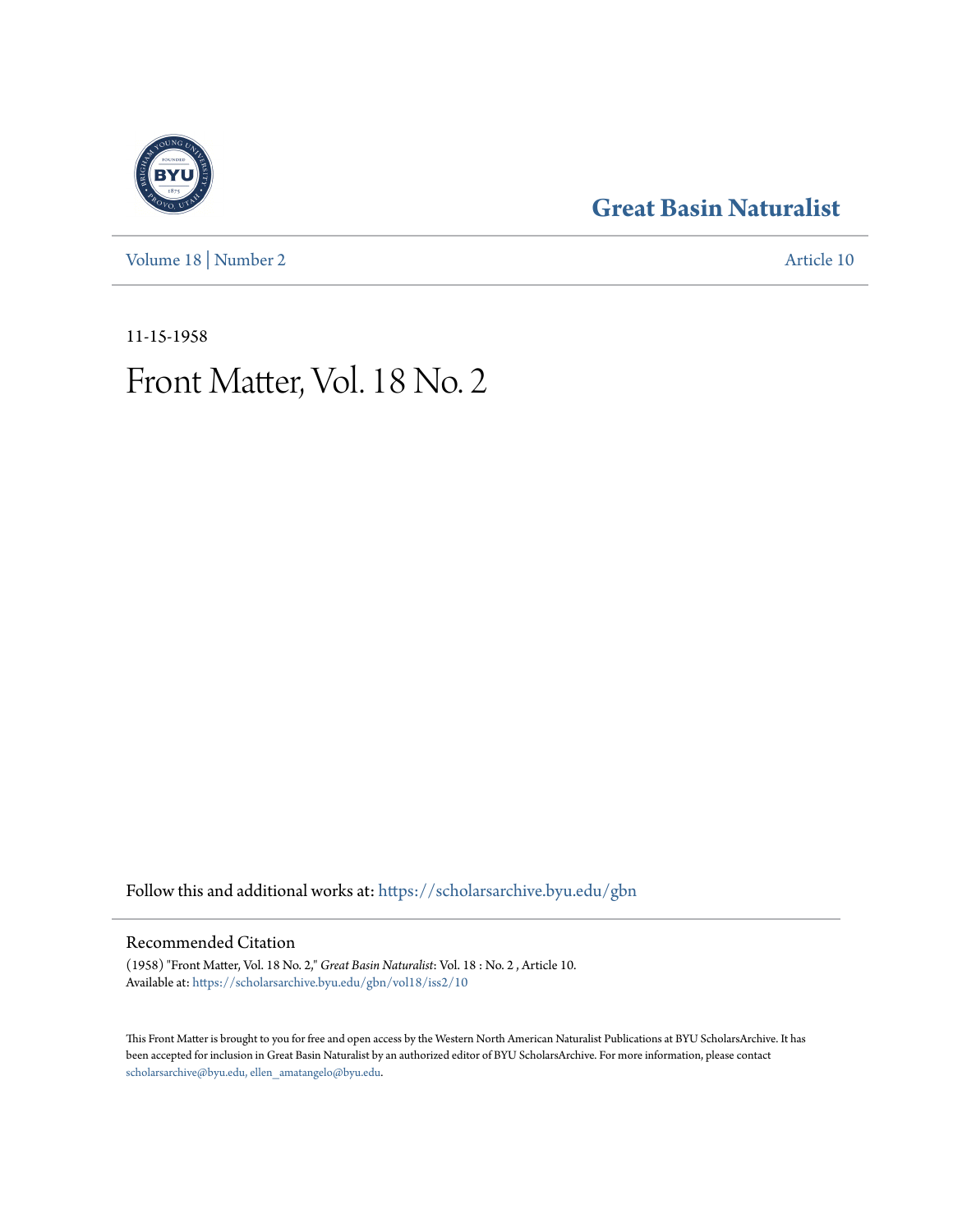# MAR 1 3 1959 **The** Great Basin AATURALIST

| <b>VOLUME XVIII</b><br><b>NOVEMBER 15, 1958</b><br>No. 2                                                           |    |
|--------------------------------------------------------------------------------------------------------------------|----|
| TABLE OF CONTENTS                                                                                                  |    |
| A New Species of Mallophora From the Great Salt Lake Des-<br>41                                                    |    |
| A New Species in the Genus Neoteneriffiola from Utah<br>(Acarina: Anystoidea: Teneriffiidae) (Illustrated), by     | 43 |
| <b>Bark Beetles of the Genus Pityoborus Blackman (Coleoptera:</b><br>Scolytidae) (Illustrated), by Stephen L. Wood | 46 |
|                                                                                                                    | 56 |
| Two New Skinks from Durango, Mexico (Illustrated), by                                                              | 57 |
| Notes on the Herpetology of Baker Country, Oregon, by Den-<br>zel E. Ferguson, K. Ellsworth Payne and Robert M.    | 63 |
| Notes on <i>Coniana snowi</i> , an Acridid new to the Utah List.                                                   | 66 |
| Hydrometra martini found in Central Utah, by Stanley K.                                                            | 67 |



PUBLISHED BY BRIGHAM YOUNG UNIVERSITY